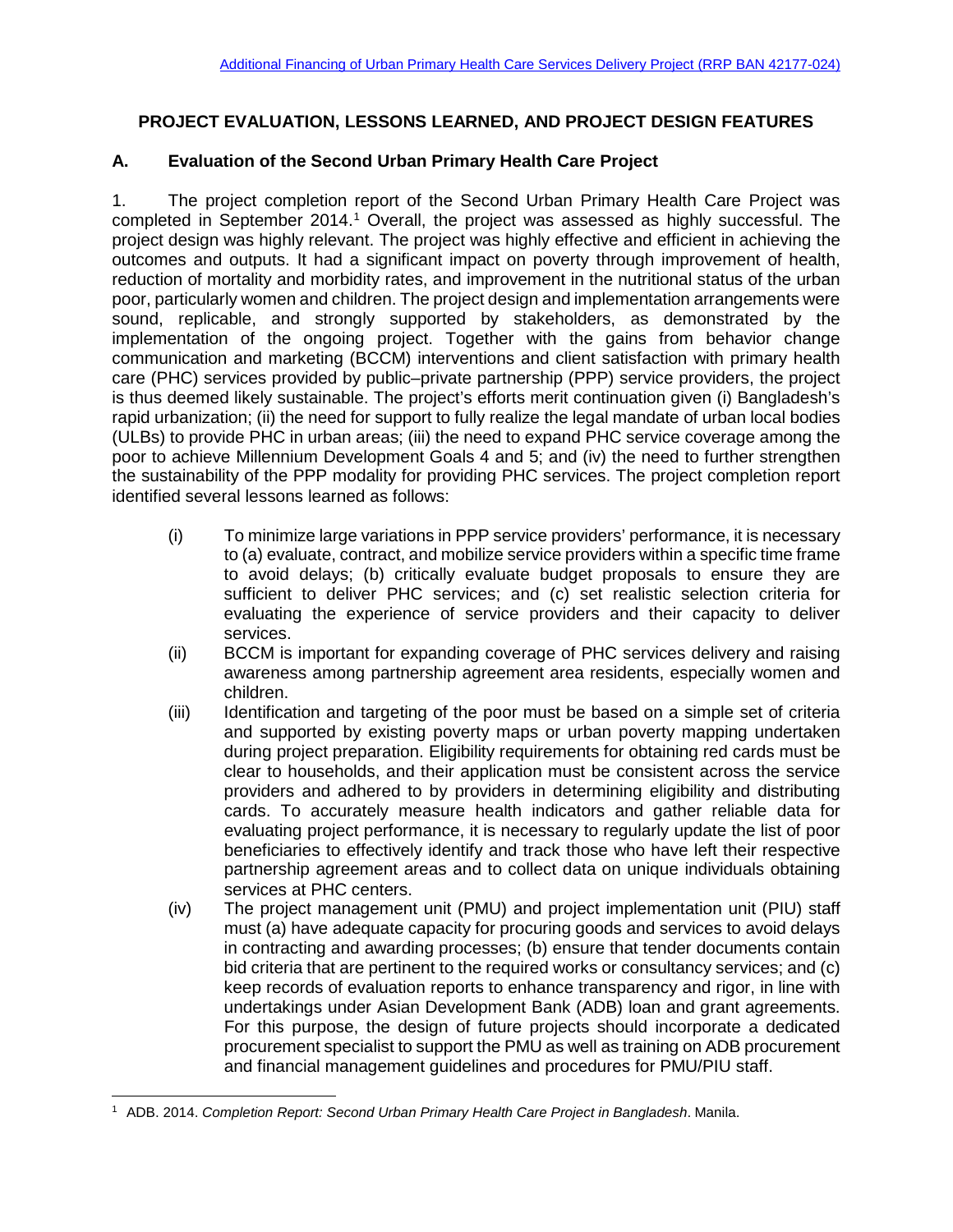(v) PMU and PIU staff must be trained to (a) proactively monitor funds flow, regularly update project accounts, and track loan and grant drawdowns to manage project funds effectively; and (b) regularly reconcile loan and grant accounts with ADB's records. To facilitate financial management, projects as complex as the Second Urban Primary Health Care Project should have an operational computerized financial management information system.

2. Though the design of the subsequent phase identified and addressed the abovementioned issues, some areas, for example—selection criteria of PPP service providers that have implication on service quality, BCCM approach, avoidance of procurement and fund flow delays—needed further strengthening.

# **B. Evaluation of the Urban Primary Health Care Services Delivery Project**

## **1. Independent Midterm Review**

3. An independent review team carried out a midterm review of the Urban Primary Health Care Services Delivery Project in November [2](#page-1-0)015.<sup>2</sup> The review provided an in-depth analysis and independent review of the project progress against its agreed purpose and outputs and provided recommendations to improve the impact of the project. The key messages of the review were:

- (i) The project has increased access to the Essential Services Delivery Plus services to the poor households.
- (ii) At the end of earlier project (Second Urban Primary Health Care Project), 26.5 million service contacts were recorded of which 79% were women and 21% men. In comparison, as of the midterm review, the Urban Primary Health Care Services Delivery Project had recorded 23.5 million contacts of which 74% were women and 26% men.
- (iii) Free PHC services to urban poor are being delivered as entitlement through allotment of red cards (distributed to 90% of identified poor until September 2015) and service providers in the project are attracting target beneficiaries, especially from low-income households.
- (iv) The vacuum created by lack of urban public primary health infrastructure and limited primary health services by the government is being partially balanced by fragmented services provided by different nongovernment organizations, including those working on implementing the Urban Primary Health Care Services Delivery Project.
- (v) Urban Primary Health Care Services Delivery Project has strengthened the mandate of the Local Government Division (LGD) to provide urban PHC services in the country through (i) establishing PHC infrastructure and services network; (ii) involving ULBs in project areas to monitor the performance of service providers; (iii) supporting creation of institutions at national, local, and donor levels to deliver urban PHC services; and (iv) supporting the LGD to operationalize the National Urban Health Strategy.
- (vi) The model of urban PHC service delivery established by Urban Primary Health Care Services Delivery Project merits continuation and expansion to meet the growing demands in the short term and contribute significantly to Bangladesh's effort in moving towards universal health coverage in the longer term.

<span id="page-1-0"></span> <sup>2</sup> Raichowdhury, S. et al. 2016. *Final Report of Independent Review Team at Midterm Review of the Urban Primary Health Care Services Delivery Project, February 2016*.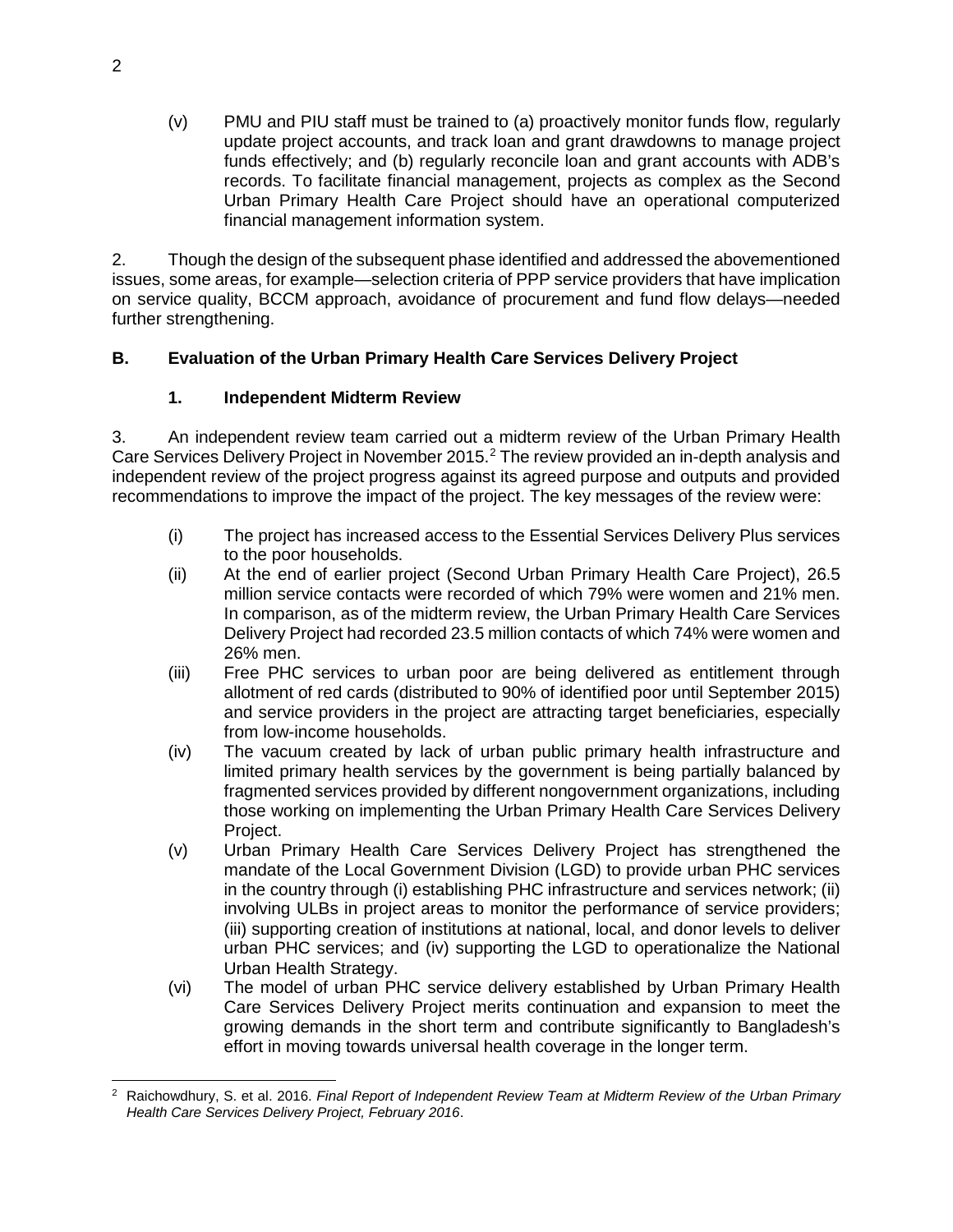(vii) Several challenges remain, and lessons learned need time to be internalized in the institutional structures of the national and local levels. However, the Urban Primary Health Care Services Delivery Project merits extension and a follow-on to continue providing leadership to support the country's plans to deliver urban PHC services in a programmatic mode.

#### **2. Assessment on Sustainability and Health Service Delivery**

4. To assist in the design of the additional financing, an assessment on the current implementation, sustainability-related measures, and an analysis of the routine data collected under the Urban Primary Health Care Services Delivery Project (2012–present) was conducted.

5. **Sustainability.** ADB has been involved for almost 20 years in project modality. There is a need to strengthen the central and local government urban health system in terms of financial, management/administrative and technical capacity of LGD and ULBs. The current phase has incorporated some of the activities but has not been able to gain much traction. The intended purpose of the Sustainability Fund in contributing to the sustainability of urban PHC was undermined by uneven contributions from city corporations/municipalities and lack of practical guidelines on utilization of the fund. Because of the limited budget at city corporations/municipality level, sustainability can only be assured through establishment of budget line at the LGD level which has been strongly communicated to LGD and was acknowledged as critical.

6. **Human resource capacity and development**. The capacity and retention of human resources at ULB level need to be strengthened by (i) increasing position levels, (ii) implementing career development plan, and (iii) utilizing project technical assistance and material support for capacity development.

7. **Quality of services.** Using data from Integrated Supervisory Instruments, the achievement of service quality indicators—such as use of partograph, antenatal care visits, availability and completeness of postpartum hemorrhage kit, emergency kit and eclamptic kit, infection prevention protocol, clinical waste management, medical staff knowledge of newborn danger signs and maternal danger signs and community satisfaction—has been high, with 96% of the PPP service providers scoring above 80 (out of 100).

8. **Service coverage and equity.** At least 30% of each major category of health services is accessed by the poor. The access to child health by the poor fluctuated in which most quarters reported below 30%, possibly due to seasonal difference. Less than 30% of menstrual regulation was accessed by the poor.

9. **Utilization of services.** Analysis of service data shows that the antenatal and postnatal service contacts per facility delivery reported were higher than the findings of the project and national surveys. The exceptionally high service contact-delivery ratio, especially antenatal care, suggest many maternity clients deliver elsewhere and there might be data quality issue. The proportion of caesareans to total facility deliveries was approximately 37% from 2013 to 2016, warrants further examination in the increasing trend.

10. **Health management information system.** Delay in implementation of the health management information system has affected the effectiveness in the steering and management functions of urban PHC at the ULB level. Consequently, the service data are not included in the national health statistics. Most importantly, data analysis and use are not evidenced; and quality of data is affected.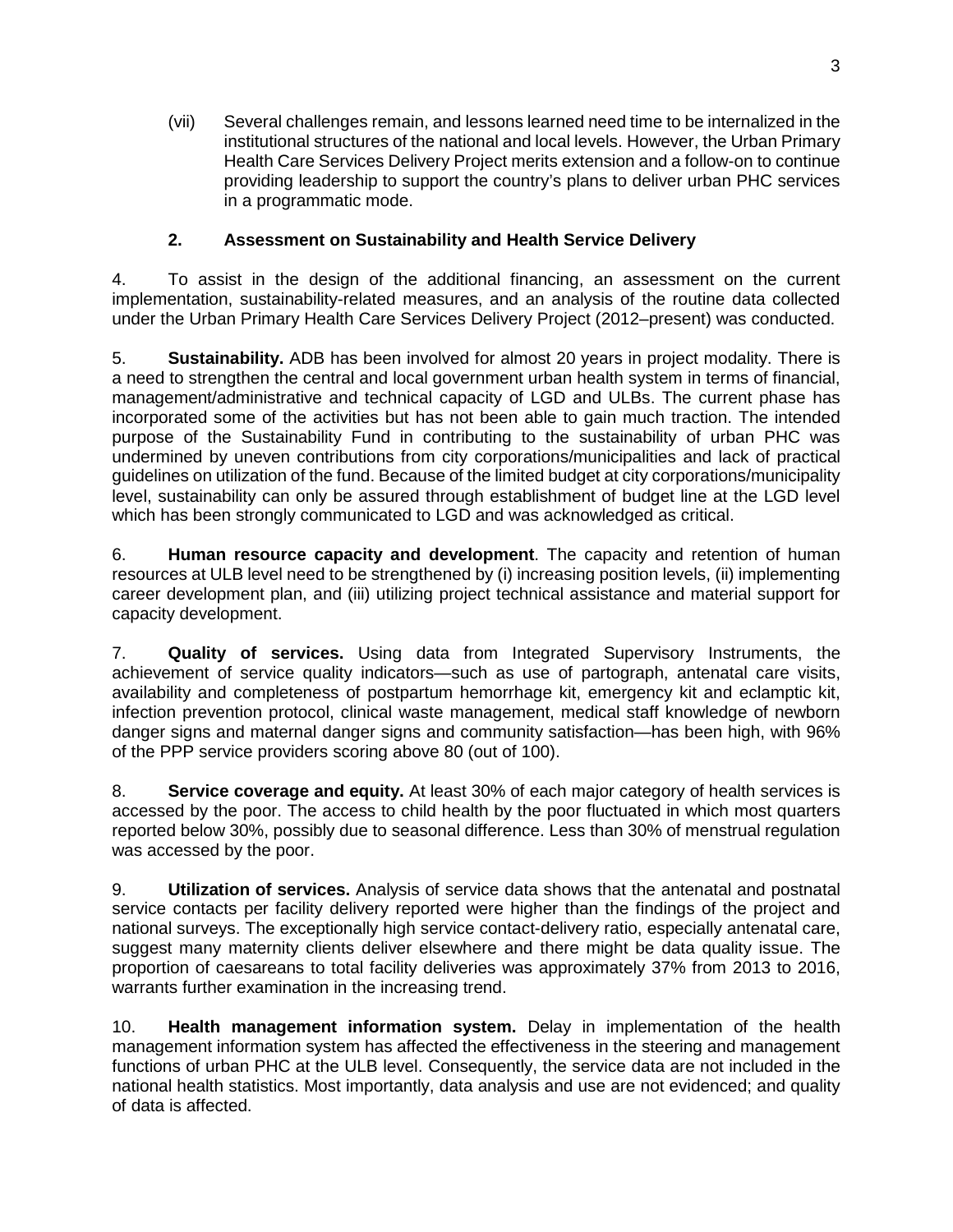## **C. Lessons Learned and Incorporated into the Project Design**

11. Key recommendations from the project reviews and project surveys as well as assessments and consultations held during project preparation were incorporated into the design of the proposed additional financing of the Urban Primary Health Care Services Delivery Project (please see table below).

|                                | <b>Lessons Learned</b>                                                                                                                                               |                                                                                                                                                                                                                                                                                                                                                                                                                                                                                                                                                                                                                                                                                                                                                                                                                                                                                                                                                                                                                                            |
|--------------------------------|----------------------------------------------------------------------------------------------------------------------------------------------------------------------|--------------------------------------------------------------------------------------------------------------------------------------------------------------------------------------------------------------------------------------------------------------------------------------------------------------------------------------------------------------------------------------------------------------------------------------------------------------------------------------------------------------------------------------------------------------------------------------------------------------------------------------------------------------------------------------------------------------------------------------------------------------------------------------------------------------------------------------------------------------------------------------------------------------------------------------------------------------------------------------------------------------------------------------------|
| <b>Issue</b>                   | from UPHCSDP                                                                                                                                                         | <b>Project Design Features</b>                                                                                                                                                                                                                                                                                                                                                                                                                                                                                                                                                                                                                                                                                                                                                                                                                                                                                                                                                                                                             |
| Sustainability of<br>urban PHC | High level actions targeting long-<br>term sustainability of urban PHC<br>have been identified; the<br>implementation however has been                               | Sustainability to be ensured through a two-<br>prong approach:<br>(i) At central level:                                                                                                                                                                                                                                                                                                                                                                                                                                                                                                                                                                                                                                                                                                                                                                                                                                                                                                                                                    |
|                                | slow.                                                                                                                                                                | establish a revenue budget line<br>specifically for PHC services;<br>strengthen UDW of LGD to (a)<br>strengthen operations and<br>capacity and (b) take on PMU<br>role (e.g., current PMU staff may<br>be regularized into UDW); and<br>address medical officers' retention<br>$\bullet$<br>issue by developing a career<br>planning scheme (like LGED's city<br>and municipal engineer career<br>progression model).<br>(ii) At ULB level. Strengthen ULBs to<br>manage urban PHC service through:<br>develop capacity in steering and<br>$\bullet$<br>monitoring, and financial<br>management of PHC service<br>delivery;<br>ensure sufficient budgeting for PHC<br>$\bullet$<br>services;<br>develop human resources: (a)<br>$\bullet$<br>support recruitment and capacity<br>development of human resources,<br>and (b) address medical officers'<br>retention issue through career<br>planning scheme;<br>establish urban HMIS; and<br>$\bullet$<br>redefine Urban Primary Health Care<br>$\bullet$<br>Sustainability Fund mechanism. |
| ULBs' capacity<br>development  | UPHCSDP demonstrated<br>commitment in capacity building of<br>ULBs through collaborating with<br>PIUs in monitoring of PPP service<br>providers. The effort could be | The project will integrate the PIU staff into<br>the ULB health department, and build<br>capacity related to quality management and<br>urban HMIS.                                                                                                                                                                                                                                                                                                                                                                                                                                                                                                                                                                                                                                                                                                                                                                                                                                                                                         |
|                                | further expanded to include other<br>activities.                                                                                                                     | The project will introduce a pilot initiative in<br>at least four urban local bodies which will be<br>given expanded scope in direct management<br>of urban PHC services.                                                                                                                                                                                                                                                                                                                                                                                                                                                                                                                                                                                                                                                                                                                                                                                                                                                                  |

**Lessons Learned and Incorporation into the Project Design**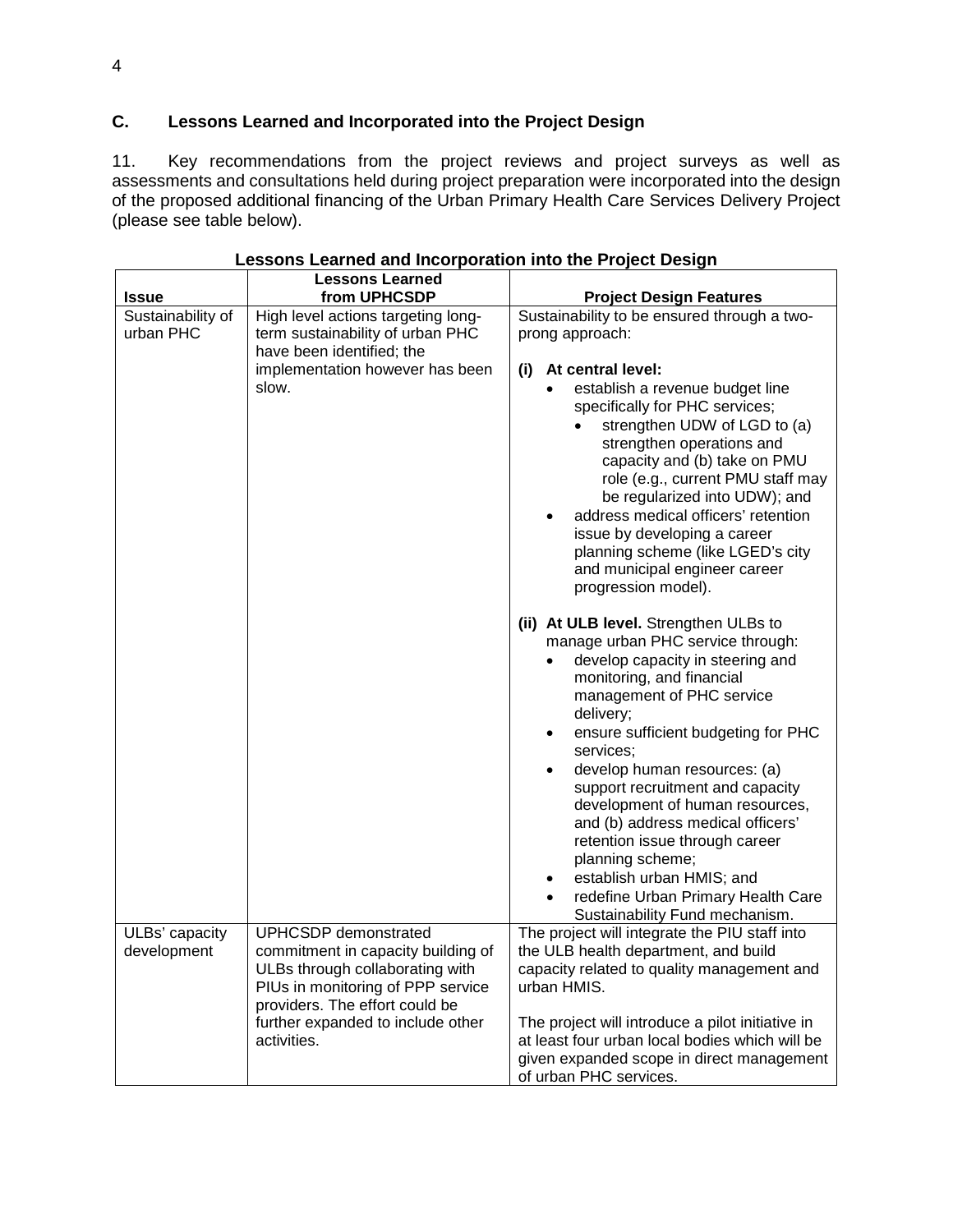|                                  | <b>Lessons Learned</b>                                                                                                                                                                                                                                                                                                                                 |                                                                                                                                                                                                                                                                                                                                                                   |
|----------------------------------|--------------------------------------------------------------------------------------------------------------------------------------------------------------------------------------------------------------------------------------------------------------------------------------------------------------------------------------------------------|-------------------------------------------------------------------------------------------------------------------------------------------------------------------------------------------------------------------------------------------------------------------------------------------------------------------------------------------------------------------|
| <b>Issue</b>                     | from UPHCSDP                                                                                                                                                                                                                                                                                                                                           | <b>Project Design Features</b>                                                                                                                                                                                                                                                                                                                                    |
| Infrastructure<br>Climate change | Investment in infrastructure<br>remains important in terms of<br>service delivery and anchoring<br>community participation. The<br>current design could be further<br>enhanced to improve space<br>efficiency, work flow, infection<br>prevention and control, as well as<br>engineering and environmental<br>aspects.<br>The project included climate | Some adjustments will be addressed to<br>improve the operations, engineering, and<br>environmental aspects, such as:<br>• increase area for consultation and<br>treatment:<br>• provide hand washing facilities;<br>• improve drainage; and<br>• use solar energy to supplement power<br>supply.<br>Major outputs of the project in climate                       |
| and health                       | change resilience features (solar<br>power panels) in selected new<br>construction called green clinics.<br>However, the design and<br>operations could be further<br>improved.                                                                                                                                                                        | resilience will include:<br>• climate risk and vulnerability assessment<br>completed;<br>• climate resilient health care infrastructure<br>and services introduced; and<br>• urban PHC awareness on climate change<br>and resilience enhanced.                                                                                                                    |
| PANGO tender                     | QCBS in the past gave higher<br>priority on financial offer, i.e.<br>selection of lowest financial offer<br>among qualified bids. These have<br>affected quality of service delivery.                                                                                                                                                                  | The QCBS tender will give higher priority on<br>quality relative to cost (80:20), and the<br>evaluation criteria will provide fixed amounts<br>for provisional sums for medicine, medical<br>supplies, minor equipment and instruments,<br>and furniture.                                                                                                         |
| <b>Target setting</b>            | Existing target setting has not fully<br>captured the dynamics of urban<br>growth.                                                                                                                                                                                                                                                                     | Target setting will incorporate annual<br>projection of catchment population. Based<br>on population size, the project can estimate<br>annual number of pregnancy and births for<br>setting targets for selected services.                                                                                                                                        |
| M&E                              | The project generates enormous<br>routine service data but lacks a<br>quality assurance mechanism for<br>ensuring data quality. There is<br>space for improvement in terms of<br>data analysis and use.<br>Outputs of the PPME firm will need<br>to be closely monitored.                                                                              | Implementation of an electronic patient<br>registration system which is part of a<br>computerized HMIS will be prioritized to<br>improve reporting (data quality) and<br>monitoring (data use). An M&E officer will be<br>recruited by PMU to monitor the<br>achievements of service providers against<br>the targets, and supervise the outputs of<br>PPME firm. |
| Service delivery                 | Given the rising prevalence of<br>NCD, detection/screening of NCD<br>needs to be enhanced. Child<br>malnutrition/stunting remains a<br>challenge. Improvement in<br>neonatal mortality among the poor<br>lags.                                                                                                                                         | Within the framework of the ESD+, NCD<br>screening, nutritional care, and newborn<br>care will be strengthened.                                                                                                                                                                                                                                                   |
| <b>BCCM</b>                      | There is little evidence that the<br>BCCM strategy has been applied,<br>and BCCM activities have<br>predominantly relied on printed<br>materials and less on interpersonal<br>communication.                                                                                                                                                           | Delivery channels of BCCM will consider the<br>needs and lifestyle of the target population to<br>enhance health seeking behavior and use of<br>health information.<br>BCCM will advocate for greater ownership of<br>urban PHC at LGD and ULB levels.                                                                                                            |